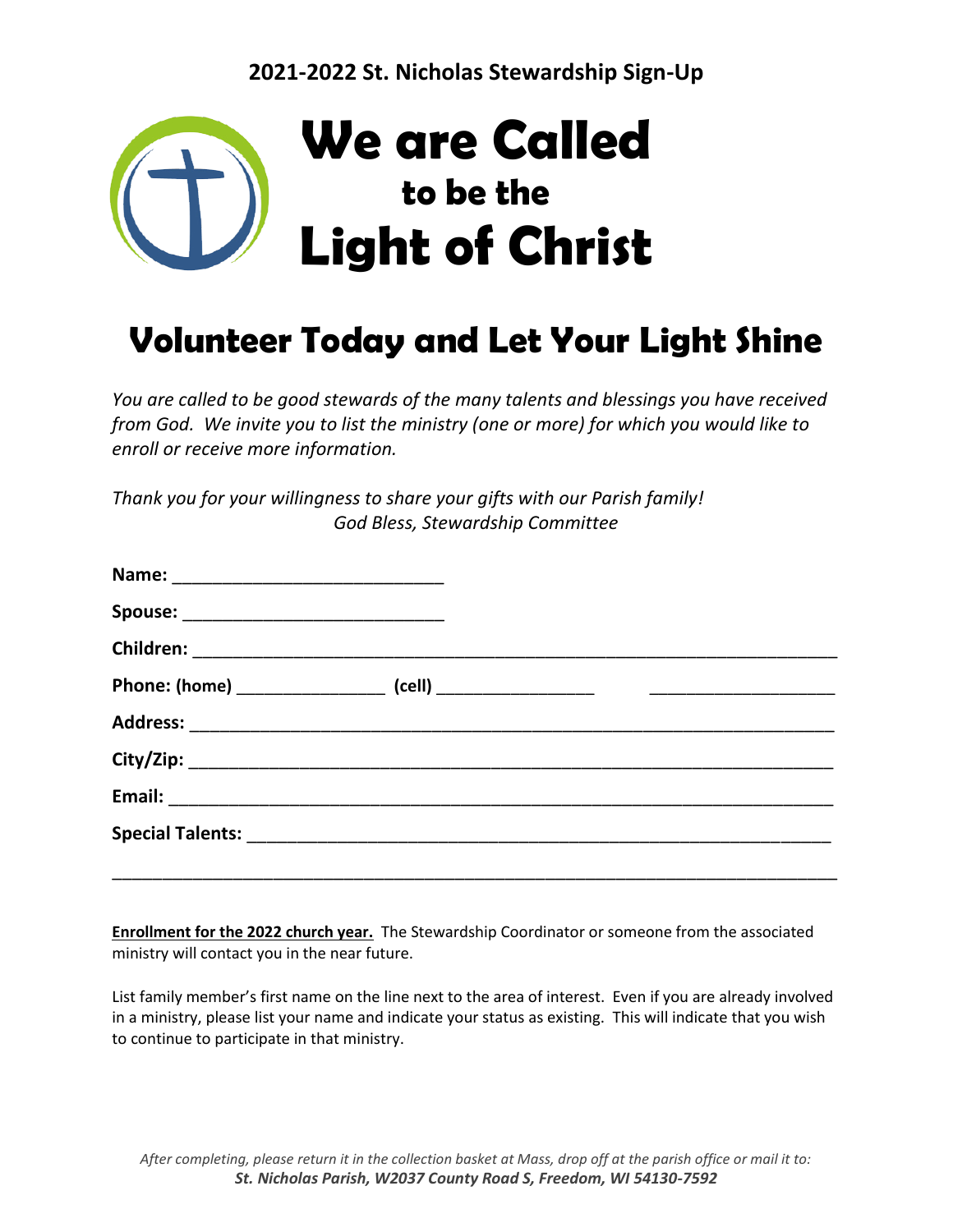## *Prayer and Devotion*

| Name                                                    | Status                    | <b>Ministry or Activity</b>                                                            |
|---------------------------------------------------------|---------------------------|----------------------------------------------------------------------------------------|
|                                                         | New Existing Prayer Chain |                                                                                        |
| <b>Worship Ministries</b>                               |                           |                                                                                        |
| Name                                                    | <u>Status</u>             | <b>Ministry or Activity</b>                                                            |
|                                                         |                           | New Existing Worship Committee                                                         |
|                                                         |                           | New ___Existing Extraordinary Minister of Holy Communion                               |
|                                                         | New ___ Existing          | <b>Hospitality Usher</b>                                                               |
|                                                         | New ___Existing           | Lector                                                                                 |
|                                                         | New ___ Existing          | Sacristan                                                                              |
|                                                         | New Existing Server       |                                                                                        |
|                                                         |                           | New Existing Environment/Décor Committee                                               |
|                                                         |                           | New Existing Seasonal Decoration Helper                                                |
|                                                         |                           | New ___Existing Children's Liturgy of the Word (Sunday morning Mass)                   |
| <b>Music Ministries</b>                                 |                           |                                                                                        |
| Name                                                    | Status                    | <b>Ministry or Activity</b>                                                            |
|                                                         |                           | New Existing Song Leader/Cantor                                                        |
|                                                         |                           | New ___Existing Choir Member                                                           |
|                                                         |                           | New ___Existing Song Group Member                                                      |
|                                                         |                           | New Existing Organist/Pianist                                                          |
|                                                         |                           | New Existing Musician I play:                                                          |
|                                                         | New ___ Existing          | <b>Funeral Choir</b>                                                                   |
|                                                         |                           | New ___Existing Adoration Music Group (middle and high schoolers)                      |
| St. Nicholas School (Preschool – 8 <sup>th</sup> Grade) |                           |                                                                                        |
| <u>Name</u>                                             | Status                    | <b>Ministry or Activity</b>                                                            |
|                                                         |                           | New Existing Annual Fund Committee                                                     |
|                                                         | New Existing Coaching     |                                                                                        |
|                                                         |                           | New ___Existing Fundraiser Volunteer                                                   |
|                                                         |                           | New _____ Existing Library Helpers (Flexible times available; 1 hour per week or more) |
|                                                         |                           | New ___Existing Lunch Helpers (School days 11 AM-1 PM; prefer once a week)             |
|                                                         |                           | New Existing Marketing Committee                                                       |
|                                                         | New Existing              | <b>Office Assistant</b>                                                                |
|                                                         | New Existing              | Rocket Readers (Read stories to class or listen to a child read to you)                |
|                                                         | New ___Existing           | <b>Recess Monitor</b>                                                                  |
|                                                         |                           | New Existing Tutor Students                                                            |
| <b>Adult New Evangelization</b>                         |                           |                                                                                        |
| Name                                                    | <b>Status</b>             | <b>Ministry or Activity</b>                                                            |
|                                                         |                           | New Existing Rite of Christian Initiation of Adults Team                               |
|                                                         |                           | New ___ Existing Assist with Adult New Evangelization Events                           |
|                                                         |                           | <u>New Evangelization (Grades 1<sup>st</sup> – 10<sup>th</sup> and Confirmation)</u>   |
| Name                                                    | <b>Status</b>             | <b>Ministry or Activity</b>                                                            |
|                                                         | New ___Existing           | Catechist – Grades $1st$ – 5 <sup>th</sup> (After School Program)                      |
|                                                         | New ___ Existing          | Catechist – Grades $6^{th}$ – $8^{th}$ (Evening Program)                               |
|                                                         | New Existing              | Catechist – Grades $9^{th}$ – $10^{th}$ (Evening Program)                              |
|                                                         | New Existing              | Confirmation Catechist (Evening Program)                                               |
|                                                         |                           | New ____Existing Substitute Catechist for Grades _________                             |
|                                                         | Existing<br>New           | Office Helper/Assistant for Grades _____                                               |
|                                                         | New Existing              | Childcare                                                                              |
|                                                         | Existing<br>New           | Help with Organizing and Fundraising - Mission Trip                                    |

*After completing, please return it in the collection basket at Mass, drop off at the parish office or mail it to: St. Nicholas Parish, W2037 County Road S, Freedom, WI 54130-7592*